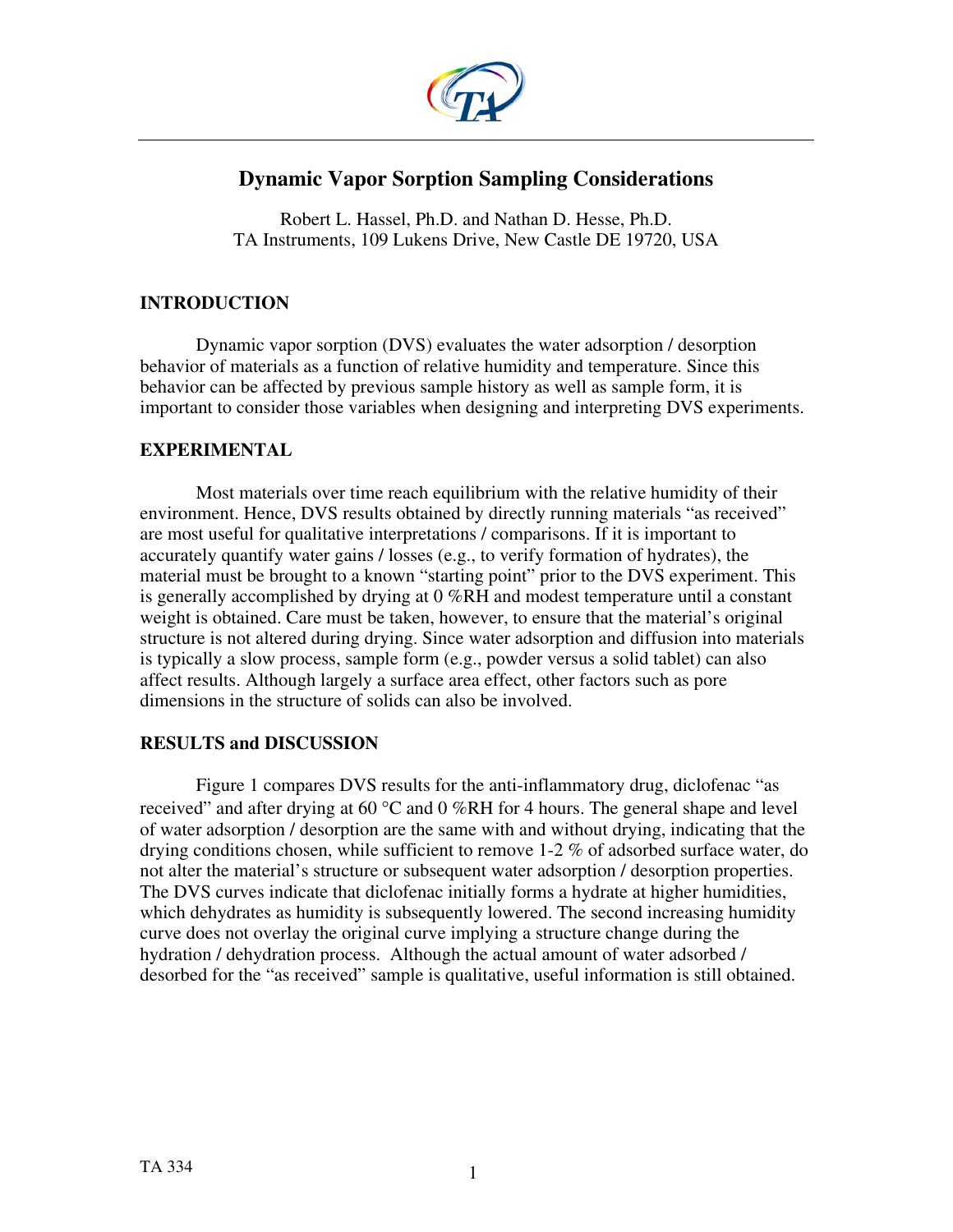

Table 2, on the other hand, represents a situation where accurate quantitation of the water adsorbed at different humidity levels is the primary measurement objective. Microcrystalline cellulose is a common pharmaceutical excipient often used to evaluate the performance of DVS instruments. The results clearly show that previous sample history ("as received" sample) and proper drying have a large effect on the weight changes observed at three different humidity levels versus the change expected based on another adsorption measurement technique. As expected, sample size, temperature, and time are important considerations during drying. Increasing temperature reduces the time required to completely dry the sample, whereas increasing sample size raises the time required for drying. If the sample is not properly dried prior to analysis, the weight gains observed, at each humidity level, are lower than expected because the "undried" material already contains some of the total water, which it can adsorb at the humidity levels being tested.

| $\%$ RH | Weight<br>Gain | Confidence<br><b>Interval</b> | Dried at<br>60C (10mg) | Dried at<br><b>25C</b><br>(10mg) | Dried at<br>25C(2mg) | As received |
|---------|----------------|-------------------------------|------------------------|----------------------------------|----------------------|-------------|
| 11.1    | 2.13           | $+/-0.11$                     | 2.06                   | 1.95                             | 2.04                 | 1.44        |
| 22.5    | 3.24           | $+/-0.12$                     | 3.25                   | 3.12                             | 3.24                 | 2.67        |
| 33.0    | 4.15           | $+/-0.09$                     | 4.25                   | 3.89                             | 4.05                 | 3.60        |

## **Table 2. Comparison of Microcrystalline Cellulose Results**

Figure 2 illustrates the need for care when drying a material prior to DVS evaluation. Lactose monohydrate dried under mild conditions exhibits only a low level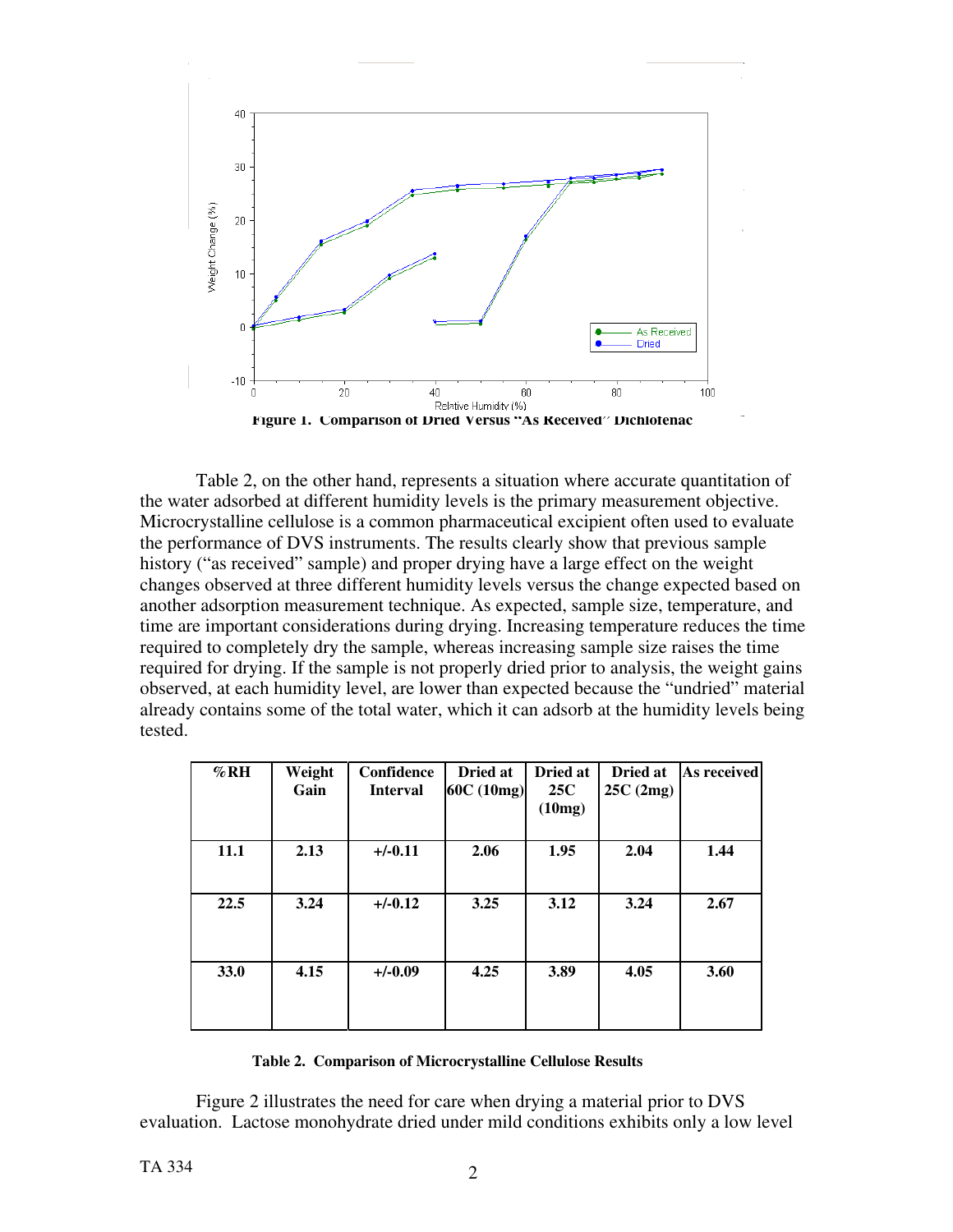of water adsorption indicative of surface adsorption on a crystalline structure. Lactose dried under more severe conditions however, exhibits different DVS behavior, reflecting dehydration during drying. The material rehydrates at 25 °C and humidity above 70 %RH. Once rehydrated, the subsequent DVS profile is consistent with the original monohydrate.



**Figure 2. Effect of Drying Conditions on Lactose DVS Results** 

The DVS results (Figure 3) for tablets (with and without a surface treatment) show the expected slowing of water adsorption for the treated sample. Figure 4 compares the rate of adsorption for a similar whole uncoated tablet versus the tablet after powdering. The larger surface area after powdering results in more water adsorption in the time frame studied. This figure also shows that pan type can affect the results. Running the powder in mesh pans where the material is exposed on all sides to the humidified environment results in more rapid water adsorption.



**Figure 3. DVS Evaluation of Pharmaceutical Tablets**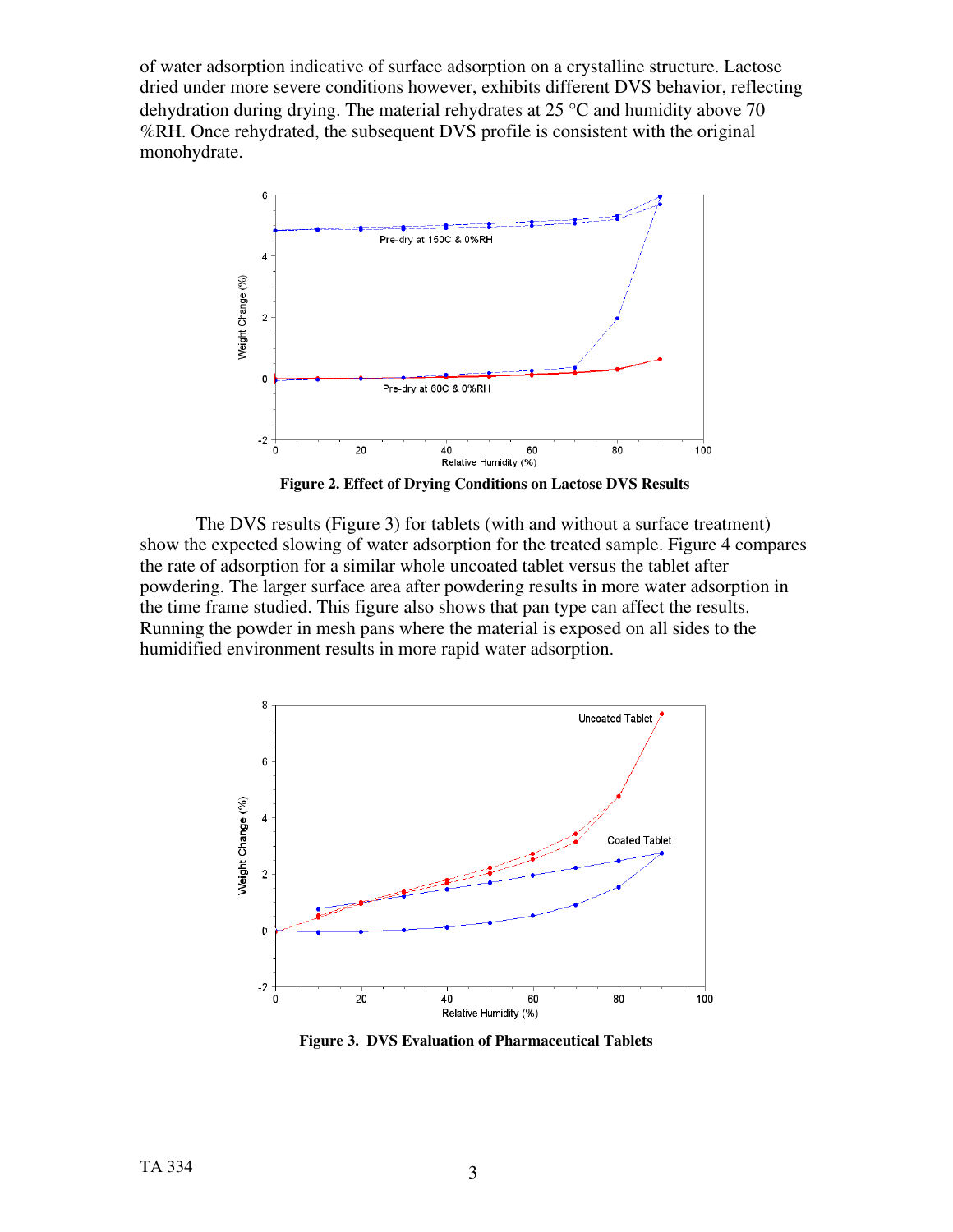

 **Figure 4. Sample Form & Pan Type Influence on DVS Results** 

Materials that readily adsorb water (hygroscopic materials) are difficult to evaluate since their weight changes continuously while trying to establish initial weight. This can be overcome by exposing separate samples of the material to each humidity of interest until equilibrium is obtained and then drying at 0 %RH to determine the total amount of water adsorbed. Figure 5 shows this approach for a hygroscopic peptide hydrate, which was too delicate to dry prior to analysis.



**Figure 5. Peptide Hygroscopicity**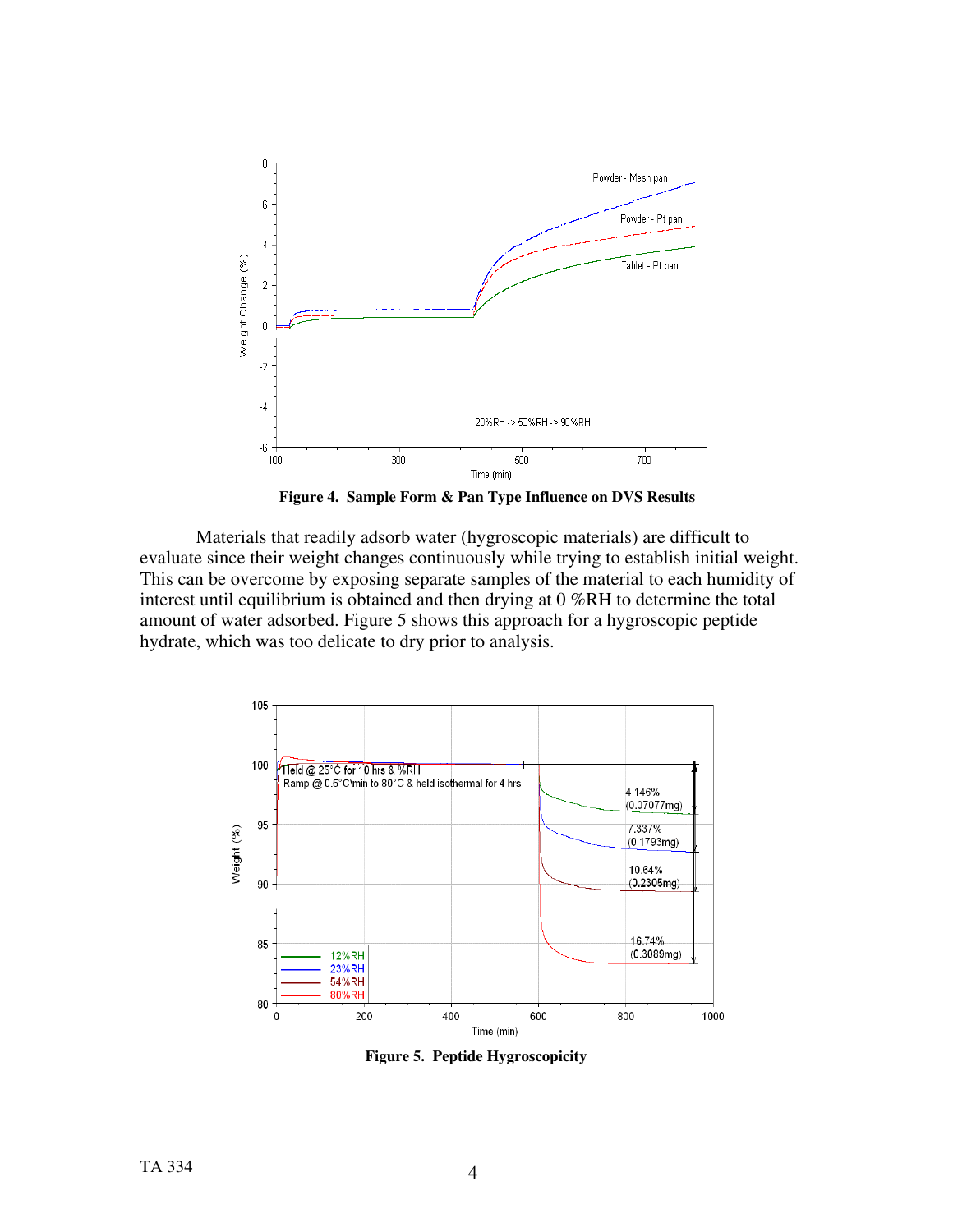Another method to eliminate concerns about hygroscopic materials changing while waiting for DVS analysis (particularly when using a DVS instrument with an autosampler) is to seal the samples in aluminum pans that are designed to be opened automatically just prior to the sorption analysis. Figure 6 illustrates this approach for polyvinylpyrrolidone (PVP). A lower than expected weight gain at 80 %RH for "predried" PVP indicates that it equilibrates at roughly 6 % water pick-up after 8 hours at 25 °C and 25 %RH. However, sealing the "pre-dried" PVP in pans for 24 hours and then opening the pan for sorption evaluation, yields the expected result (42 +/- 2 % weight gain at 25 °C and 80 %RH). Sealed pans are the best choice for maintaining a known "as received" condition for materials prior to evaluation.



## **SUMMARY**

Like most analytical techniques, DVS results can be affected by many variables associated with sample handling and preparation prior to analysis. Hence, those variables must be considered in order to ensure best results.

## **KEY WORDS**

DVS, Sampling conditions, Adsorption / Desorption, Relative humidity,